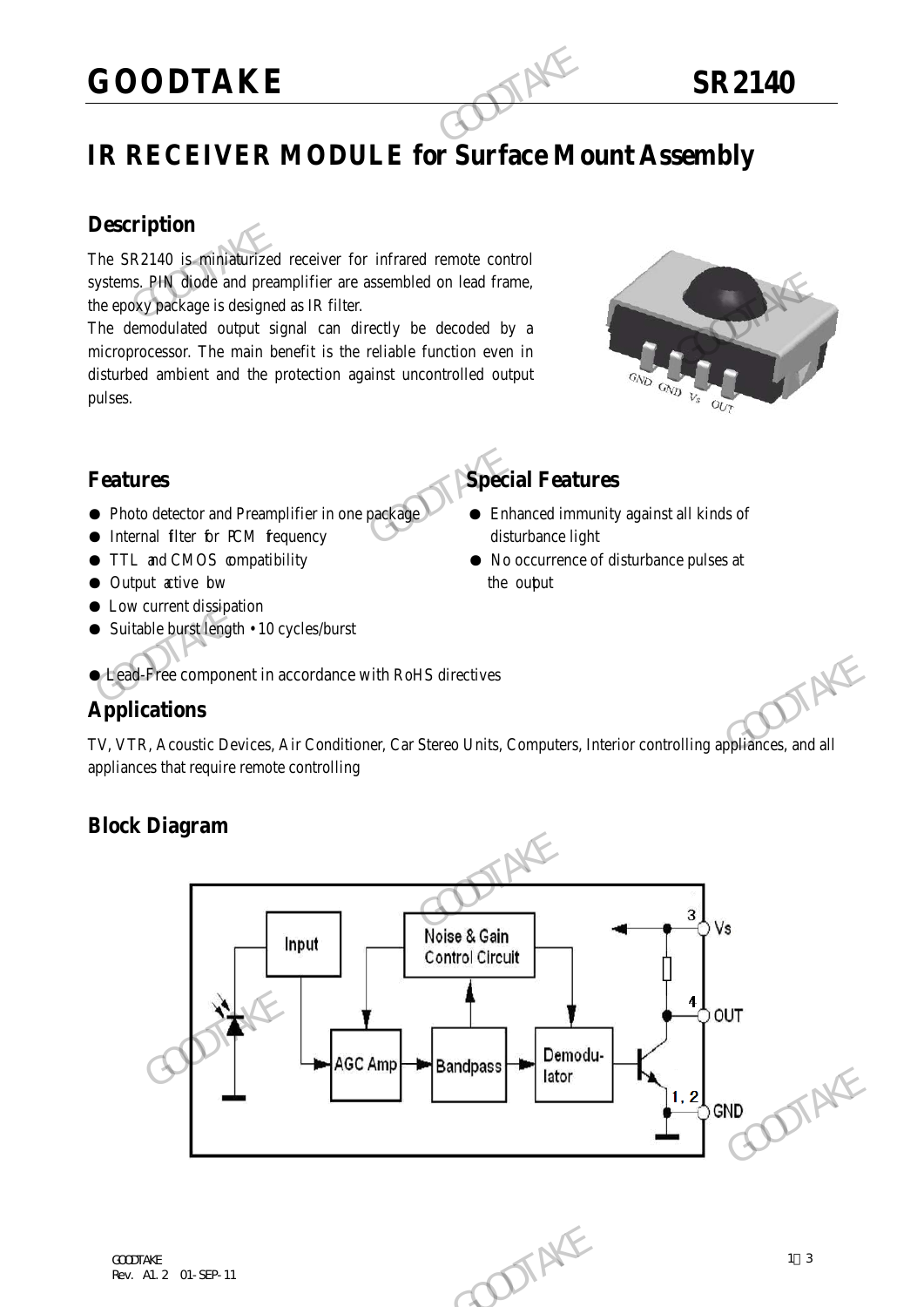# **GOODTAKE SR2140**

#### **Application Circuit**



#### **Absolute Maximum Ratings**



|                                                   | 2                                                   |                | μC<br>GND      |                                  |
|---------------------------------------------------|-----------------------------------------------------|----------------|----------------|----------------------------------|
| <b>Absolute Maximum Ratings</b><br>Tamb = $25$ °C | *) recommended to suppress power supply disturbance |                |                |                                  |
| <b>Parameter</b>                                  | <b>Test Conditions</b>                              | <b>Symbol</b>  | <b>Value</b>   | Unit                             |
| <b>Supply Voltage</b>                             | (Pin 3)                                             | <b>Vs</b>      | 6.0            | V                                |
|                                                   |                                                     |                |                |                                  |
| <b>Supply Current</b>                             | (Pin 3)                                             | <b>Is</b>      | $\overline{2}$ |                                  |
| Output Voltage                                    | (Pin 1)                                             | V <sub>o</sub> | 6.0            |                                  |
| <b>Storage Temperature Range</b>                  |                                                     | <b>Tstg</b>    | $-30+85$       |                                  |
| <b>Operating Temperature Range</b>                |                                                     | Tamb           | $-25+85$       |                                  |
| Power Consumption                                 | (Tamb $\leq$ 85 °C)                                 | ptot           | 10             | mA<br>V<br>$\rm ^{\circ}C$<br>mW |

#### **Basic Characteristics**

| Storage Temperature Range          |                                     | Tstg          |                       | $-30+85$   |                   | U            |
|------------------------------------|-------------------------------------|---------------|-----------------------|------------|-------------------|--------------|
| <b>Operating Temperature Range</b> |                                     | Tamb          | $-25+85$<br>10<br>260 |            |                   |              |
| Power Consumption                  | (Tamb $\leq 85$ °C)                 | ptot          |                       |            | mW                |              |
| Soldering Temperature              | $t \leq 5s$                         | Tsd           |                       |            | $^\circ\!{\rm C}$ |              |
| <b>Basic Characteristics</b>       |                                     |               |                       |            |                   |              |
| Tamb = $25$ °C                     |                                     |               |                       |            |                   |              |
| <b>Parameter</b>                   | <b>Test Conditions</b>              | Symbol        | Min                   | <b>Typ</b> | <b>Max</b>        | Unit         |
| Supply Current (Pin3)              | $Vs = 5V, Ev = 0$                   | <b>ISD</b>    | 0.25                  | 0.5        | 0.9               | mA           |
| Supply Voltage (Pin3)              |                                     | <b>Vs</b>     | 2.5                   |            | 5.5               | $\mathbf{V}$ |
| <b>Transmission Distance</b>       | IR diode AT205, I $F = 400$ mA      | d             | 20                    |            |                   | m            |
| Output Voltage High (Pin1)         | $Vs = 5V$                           | <b>VOSH</b>   | 4.5                   |            |                   | $\mathbf{V}$ |
| Output Voltage Low (Pin1)          | Cycle 1.2mS, 50% duty               | <b>VOSL</b>   |                       |            | 250               | mV           |
| Level Output Pulse Width           | Burst Wave= 600µs,                  | TWH           | 400                   |            | 800               | $\mu s$      |
| Level Output Pulse Width           | Cycle 1.2mS, 50% duty               | TWL           | 400                   |            | 800               | $\mu s$      |
| Carrier frequency                  |                                     | ${\rm fo}$    |                       | 40         |                   | kHz          |
| Peak Wavelength                    |                                     | $\bullet$     |                       | 940        |                   | nm           |
| Directivity                        | Angle of half transmission distance | $\bullet$ 1/2 |                       | ±45        |                   | deg          |